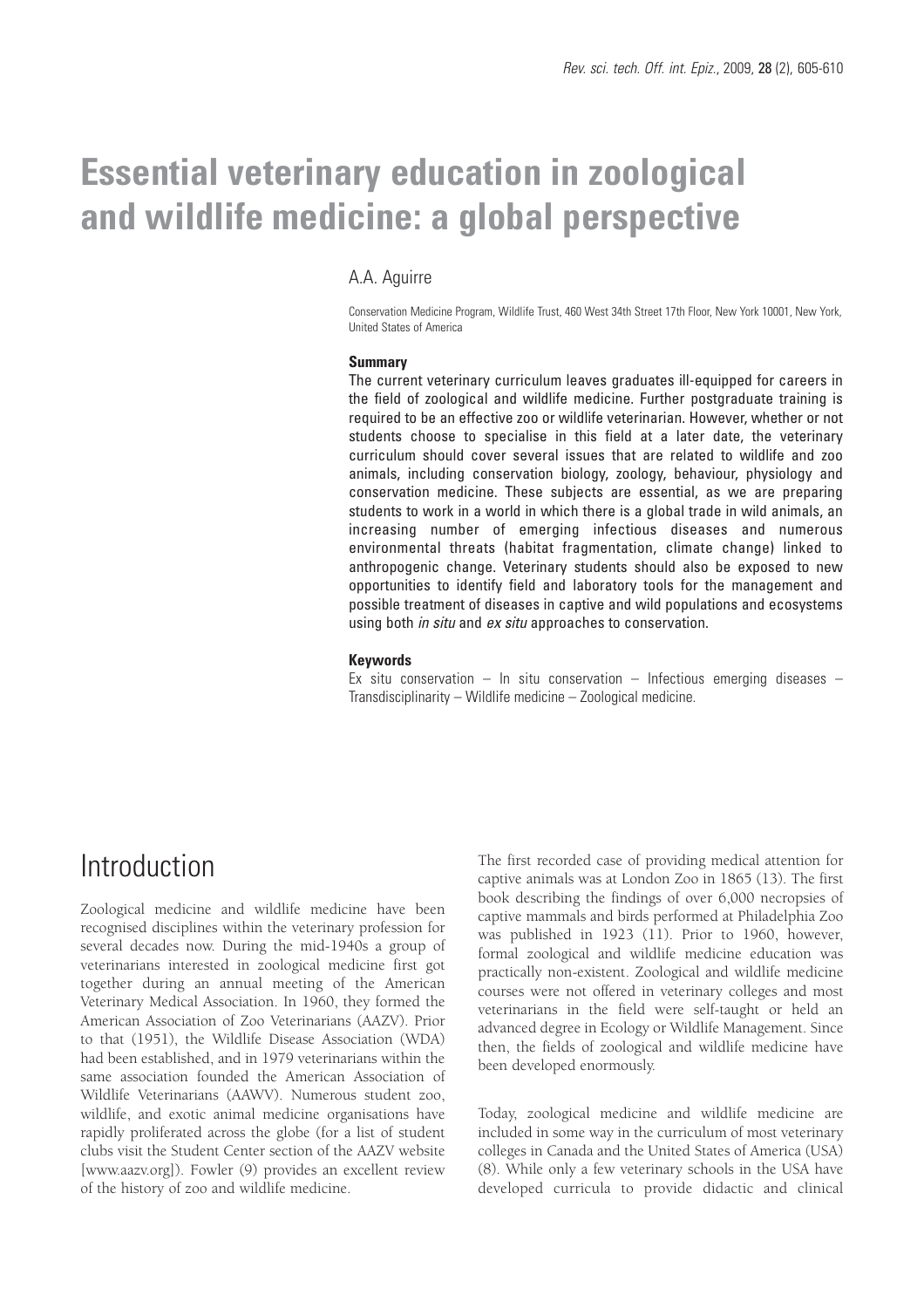training in zoological medicine, many schools give students opportunities to participate in externships at zoos or other facilities offering clinical experience during the summer. Student interest groups develop and sponsor symposia or invite guest lecturers to share information.

Most zoo and wildlife positions in North America require specialised training (through a residency or PhD programme) and may require board certification by the American College of Zoological Medicine (ACZM). Many European countries have a long history of teaching zoological and wildlife medicine. The veterinary curricula in many so-called developing countries have expanded to create courses, internships, specialist diplomas and even departments in zoological and wildlife medicine.

### Defining zoological medicine

The field of zoological medicine has seen an expansive broadening and it now includes the study of free-ranging wildlife, conservation medicine, and ecosystem health (see Aguirre and Gomez in this volume). The ACZM states that 'zoological medicine integrates veterinary medicine and the principles of ecology and conservation as applied in both natural and artificial environments' (19). In the veterinary colleges of the USA and Canada several advances have been made in expanding veterinary curricula to deliver the basic key knowledge and skills necessary for the health care of non-domestic or non-traditional species. The broadly comparative and health-maintenance basis of zoological medicine greatly increases the potential for veterinary medicine to make important contributions to the concept of the integrated health of the planet. Emergence of key zoonotic and production-animal diseases derived from and within wildlife populations has increased awareness worldwide of the importance of zoological medicine in protecting both livestock and public health (1). However, these areas are addressed in elective and selective curricular activities, they are not usually part of the core curricula (18).

A recent survey revealed that training received in veterinary colleges in North America inadequately prepared students to succeed as wildlife veterinarians and that additional formal training beyond the veterinary degree is important for success (16). During their annual meeting in 1992, the AAWV and the WDA held a workshop to identify the role of veterinarians in wildlife health and conservation biology and to determine the education they needed (5). It was concluded that the veterinary curriculum is too stringent and inflexible to provide sufficient training to work as a wildlife veterinarian or be effective in the conservation of biodiversity. Therefore, further training in zoology, conservation biology, ecology or a related field in the form of an advanced graduate degree or specialty residency was

required if students were to be effective zoo and wildlife veterinarians.

In Brazil, zoological and wildlife medicine has experienced exceptional development over the last 20 years. The Brazilian Association of Wild Animal Veterinarians (ABRAVAS: *Associação Brasileira de Veterinários de Animais Selvagens*) was established in 1991 at the 24th World Veterinary Congress. Today, zoological and wildlife medicine is one of the most popular disciplines among veterinary students belonging to the more than 100 veterinary colleges in that country. Specific information on the biology and medicine of South American wildlife was published recently in an excellent book compiled by Fowler and Cubas (10). Last year, a compendium on zoological and wildlife medicine was published in Portuguese setting up the standards of zoological medicine in a Latin American country (7).

### Zoological and wildlife medicine in the veterinary curricula worldwide

Stoskopt *et al.* (19) conducted a survey reviewing the current status of 31 North American veterinary colleges and found that 21 (68%) had incorporated educational opportunities in zoological medicine within the required curricula. The same authors recommended to the American Veterinary Medical Association that all veterinary schools be expected to enable students intending to work in small animal medicine to gain clinical competency with birds, reptiles, small mammals and fish. In terms of knowledge of zoological medicine, the authors recommended that as a minimum schools should teach clinical skills, comparative anatomy, physiology and behaviour. The curriculum should address the huge diversity of wild animals, from amphibians to marine mammals and from insects to fish seen in a zoo, aquarium, game park or veterinary practice. An understanding of local and global implications of infectious disease emergence and zoonoses and the concepts of population and preventive medicine as they relate to zoological medicine is also essential. A key understanding is that health connects all species and that veterinarians have an important role to play in working on the interactions of wildlife health, human health and ecosystem health. In addition, training linked to veterinary ethics and to the science of animal welfare as it applies to the zoo and wildlife field may be required (1, 6, 18).

Zoological medicine and wildlife medicine are now such specialised fields that to become a zoo veterinarian (a generalist) requires focused training to obtain the knowledge needed to work in these areas. The type of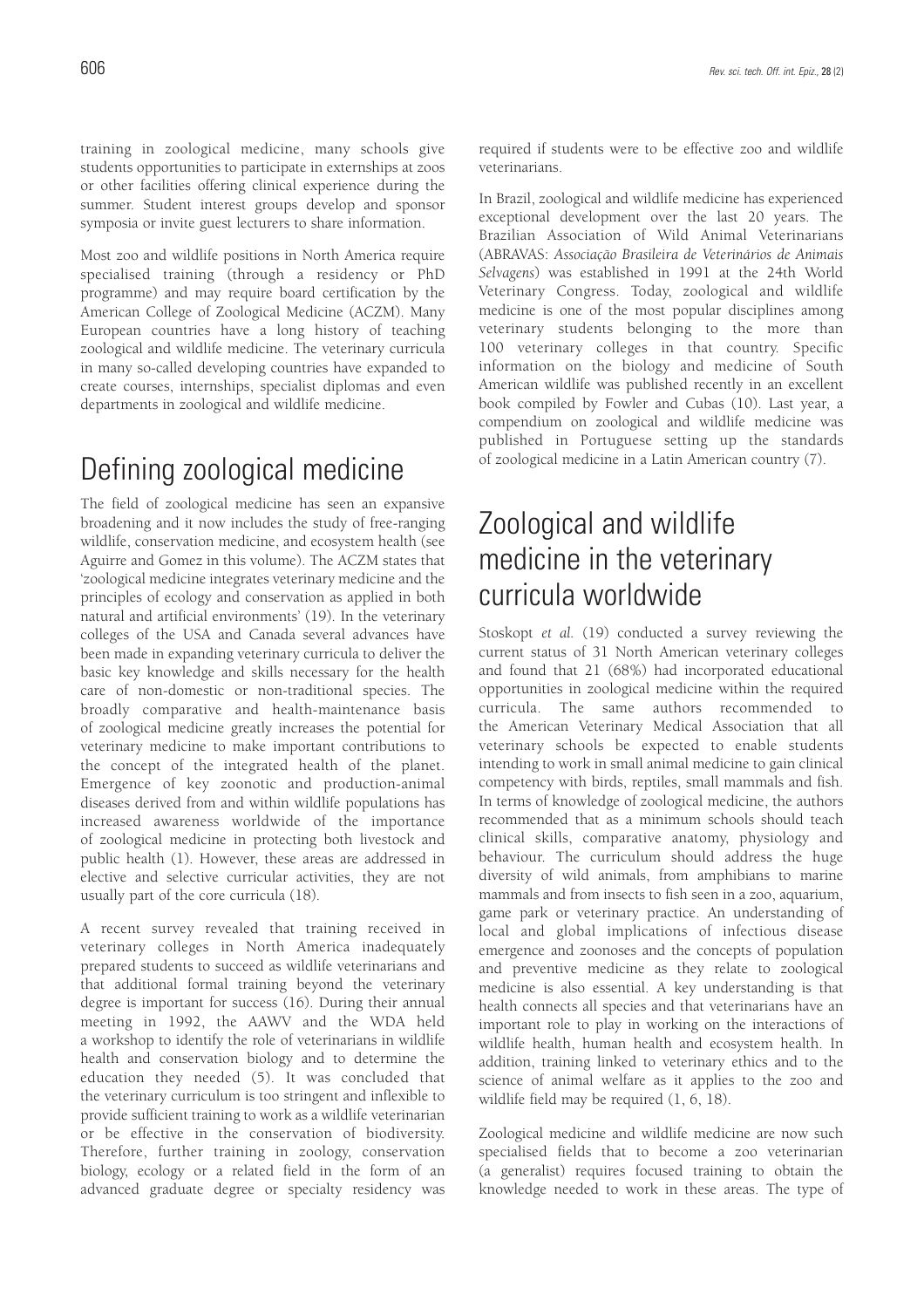training undergraduates choose will depend upon the interests of the student and the time and energy they have to take elective and selective courses in amphibian, avian, reptile, aquarium/fish and zoo and laboratory animal medicine. Other areas in which students could take elective or selective courses include marine mammal medicine, population management, zoonotic diseases, environmental health, epidemiology, game farming, primate medicine and ecosystem health/conservation medicine. A general course in ethology can be incorporated into the first or second year of the curricula together with a zoo husbandry course. More advanced courses can easily be incorporated into the veterinary curriculum during the third and fourth year of the undergraduate course or can be pursued as summer internships and externships in zoological gardens, aquaria and game parks. Schools should provide sufficient time for students to take advantage of external rotations that complement the resources of their programmes (19).

In the author's experience, two disciplines 'dreaded' by many if not most veterinary students are pathology and epidemiology. However, it is perhaps these two areas of specialisation that have become the most important contributing fields to the development of a solid zoo and wildlife veterinary field. A strong background in these two disciplines can provide the graduate with unique opportunities to study zoo and wildlife populations. Specialised associations have been formed to fulfil the need for specialised training, for example, the Association of Amphibian and Reptilian Veterinarians and the American Association of Avian Veterinarians.

The European Association of Zoo and Wildlife Veterinarians was formally established in 1996. In Europe, current educational opportunities in zoological and wildlife medicine vary widely. The need to establish agreed standards in education across Europe and to foster the mobility of students and teaching staff is reflected by international agreements. Education opportunities to specialise in zoological and wildlife medicine are currently available in Europe, and these opportunities are likely to increase in the future (12).

Perhaps the biggest challenge for veterinary colleges is adapting their curricula to local needs while at the same time providing a competitive global education. Many countries in the developing world have imitated the curricula from countries like the USA or the United Kingdom and made the mistake of emphasising individual medicine instead of herd management and population health. For example, Sherman (17) describes several examples in African countries, identifying the need for effective national disease control and an increase in educational opportunities in epidemiology, zoonotic disease control and wildlife medicine for veterinary students.

### **Opportunities** and challenges for veterinary students

The ACZM has established a residency and internship programme for veterinary graduates. As of September 2008 there were 17 approved residencies and 15 approved internship programmes in zoological medicine in North America. In addition, 8 non-approved residencies provide training opportunities in this field. The recently recognised European College of Zoological Medicine is providing board certification for their veterinarians (12). Although the number of opportunities for individuals is growing, the current number of training programmes is inadequate to meet demand. Also, there are increasing numbers of veterinary students entering veterinary schools with an interest in zoological and wildlife medicine but the job market is still extremely limited for the moment. As in many fields, positions and opportunities in zoological and wildlife medicine are available only for a few selected graduates (6). However, the wildlife medicine field has radically changed in the past 20 years in North America and there is likely to be an increase in the number of positions available for wildlife and zoo animal specialists. During the 1970s only a few natural resource and fish and game agencies in the states of California, Colorado, Florida, Georgia, Wisconsin and New York had a full-time wildlife veterinarian or wildlife pathologist on their staff. As of 2008, 23 of 50 (46%) states have hired state government wildlife veterinarians through their fish and game agencies. If the trend continues, within the next 10 years all states and provinces in North America will have a full-time veterinarian on their staff.

This increase in opportunities correlates to the increase in emerging infectious diseases (EIDs) in wildlife and their potential spillover to domestic animals and humans. EIDs are a major threat to global health and they include diseases that have caused mortality on a global scale (e.g. human immunodeficiency virus, bovine spongiform encephalopathy, foot and mouth disease), and others that threaten global health because there are no available vaccines or therapies (e.g. severe acute respiratory syndrome [SARS], Ebola virus and Nipah virus infections). EIDs also devastate economies: it is estimated that the single global outbreak of SARS cost between US\$50 billion and US\$100 billion, and the economic impact of the avian influenza pandemic is reaching US\$300 billion. Their impact on developing countries is especially severe, where vaccine coverage and availability of new drugs is lowest, and where governments are swamped with other priorities. Emerging diseases seem to spring from nowhere, with each year bringing new threats to our health and welfare. Most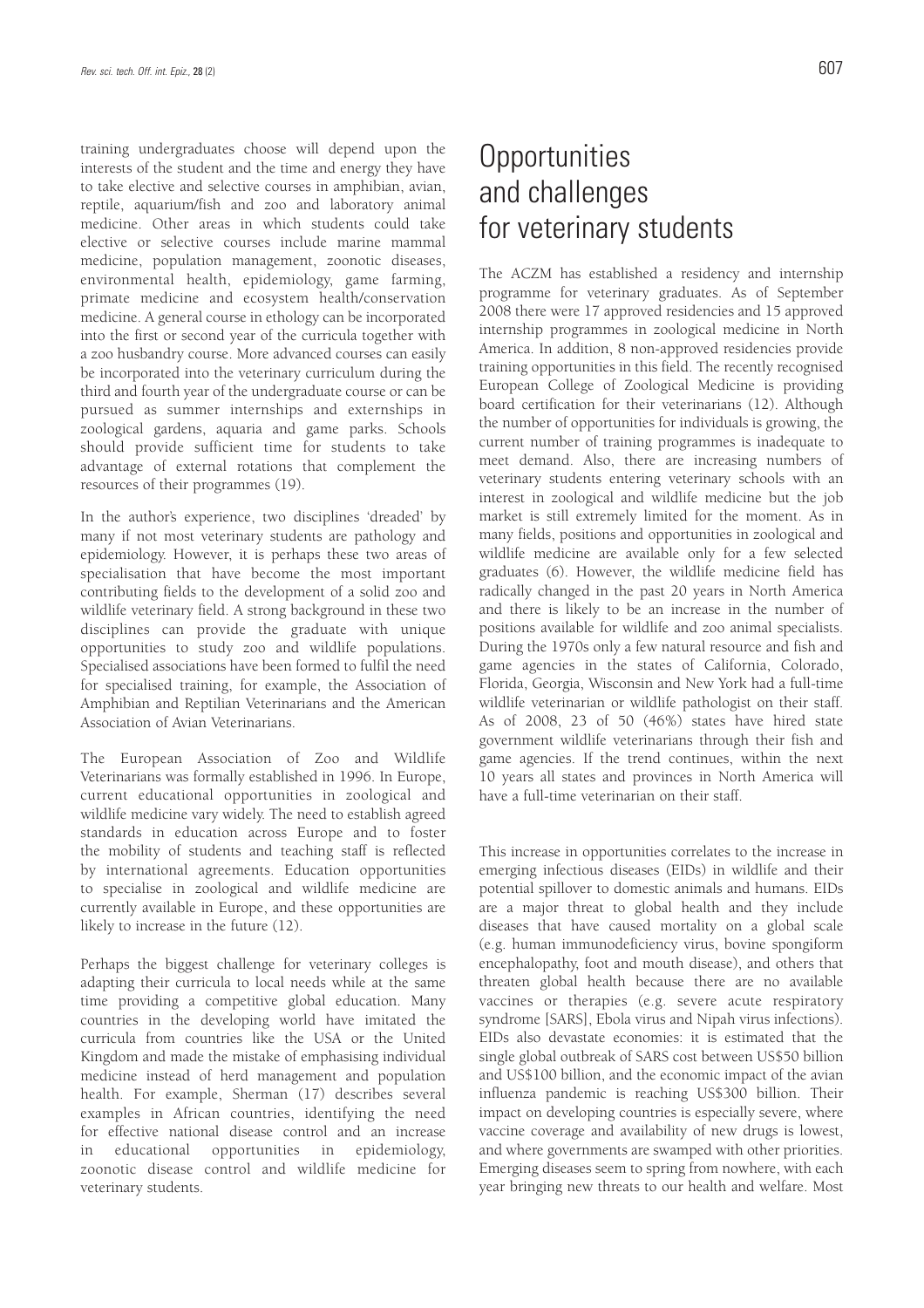EIDs emerge from animals (zoonoses), with the highestimpact pathogens 'spilling-over' from wildlife into people with remarkable regularity. The causes of zoonotic disease emergence are a series of environmental, socio-economic, and ecological changes that provide new pathways for pathogens to move into human populations. For example, SARS emerged through the trade in wildlife in China in 2003 (15). The inclusion of zoo and wildlife veterinarians in global transdisciplinary teams is indispensable in addressing these threats.

As stated earlier, it is only recently that employment opportunities for well-qualified graduates in the field of zoological and wildlife medicine have begun to expand globally. Two years ago, the Food and Agriculture Organization of the United Nations realised that there was a need to hire a full-time wildlife veterinarian to deal with H5N1 highly pathogenic avian influenza. The World Health Organization, the Centers for Disease Control in the USA, the United Nations Development Programme and other governmental agencies are following this trend. Also, opportunities exist within non-governmental organisations such as the Wildlife Trust, the Wildlife Conservation Society, and the World Wildlife Fund, among others. However, the success of new graduates correlates to the postgraduate education they have pursued, the mentoring they have received from experienced veterinarians, the types of courses they have taken within the veterinary curricula and the externships, internships and clinical rotations that they have undertaken (16).

## Transdisciplinarity in zoological and wildlife medicine

The converging global challenges of climate change, biodiversity loss, emerging infectious diseases, wildlife conservation and sustainability are requiring novel and effective approaches and solutions. The complexity of these challenges is such that teams of experts are needed to adequately address the issues. Transdisciplinary (TD) thinking brings together academic experts, field practitioners, community members, research scientists, political leaders, and business owners, among others. They come together to solve some of the pressing problems facing the world, from the local to the global, in areas such as sustainability, social science, ecology, ecosystem health and animal health. Assessment, intervention, and evaluation are carried out jointly and that is when the input of wildlife veterinarians is essential. We need to instil and continuously activate TD thinking in the zoo and wildlife veterinary curricula and go beyond wildlife conservation and sustainability (4).

### *Sorta situ*: linking zoo and wildlife populations

Veterinary participation is required in *ex situ* propagation programmes, reintroduction programmes and *in situ* conservation efforts (14). Zoo and wildlife veterinarians play an evolving role in regional, national and global management plans. Veterinarians serve as advisers, collecting and collating information regarding the medical issues of a species or taxa and making recommendations. With the increasing threat of EIDs, veterinarians have more pressing responsibilities in both *ex situ* and *in situ* programmes. Baseline health information is not always available for many wildlife populations (3); however, in the absence of precise information for wild animals veterinarians working with captive populations can contribute to the collection of information that is essential when developing species management in the wild.

Using data on captive populations to build a picture of the missing information and help develop plans for the management of wildlife populations has been termed a '*sorta situ*' approach. Aguirre and Pearl (2) developed this term from the English 'sort of' (meaning somewhat, rather, in between). As habitat becomes more compressed, with migration routes cut off, small species gene pools are stranded in isolated, habitat fragments. The result is that wildlife is more vulnerable than ever to the possibility that a new disease could wipe out a local population. The health problems observed in free-ranging wildlife today resemble those seen in captive wildlife. Species are now vulnerable to encroachment, malnutrition, environmental pollutants, and epidemics from domestic animals and humans. Furthermore, the continuous degradation of ecosystems is leading to increased stress, immunosuppression and, therefore, greater susceptibility to disease. Zoo and wildlife veterinarians are becoming 'megazoo' veterinarians (1, 2). The need for veterinary training in this '*sorta situ*' approach is essential for dealing with the current health problems of the planet.

## Conclusion

The field of zoological and wildlife medicine has become highly specialised and requires appropriate training. Due to current environmental threats linked to anthropogenic change it is important that the veterinary curriculum includes several subjects related to wildlife and zoo animals, including conservation biology, zoology, animal behaviour, physiology and conservation medicine. In addition, veterinarians should be encouraged to form transdisciplinary teams to solve current issues. We must minimise the threat of any potentially catastrophic disease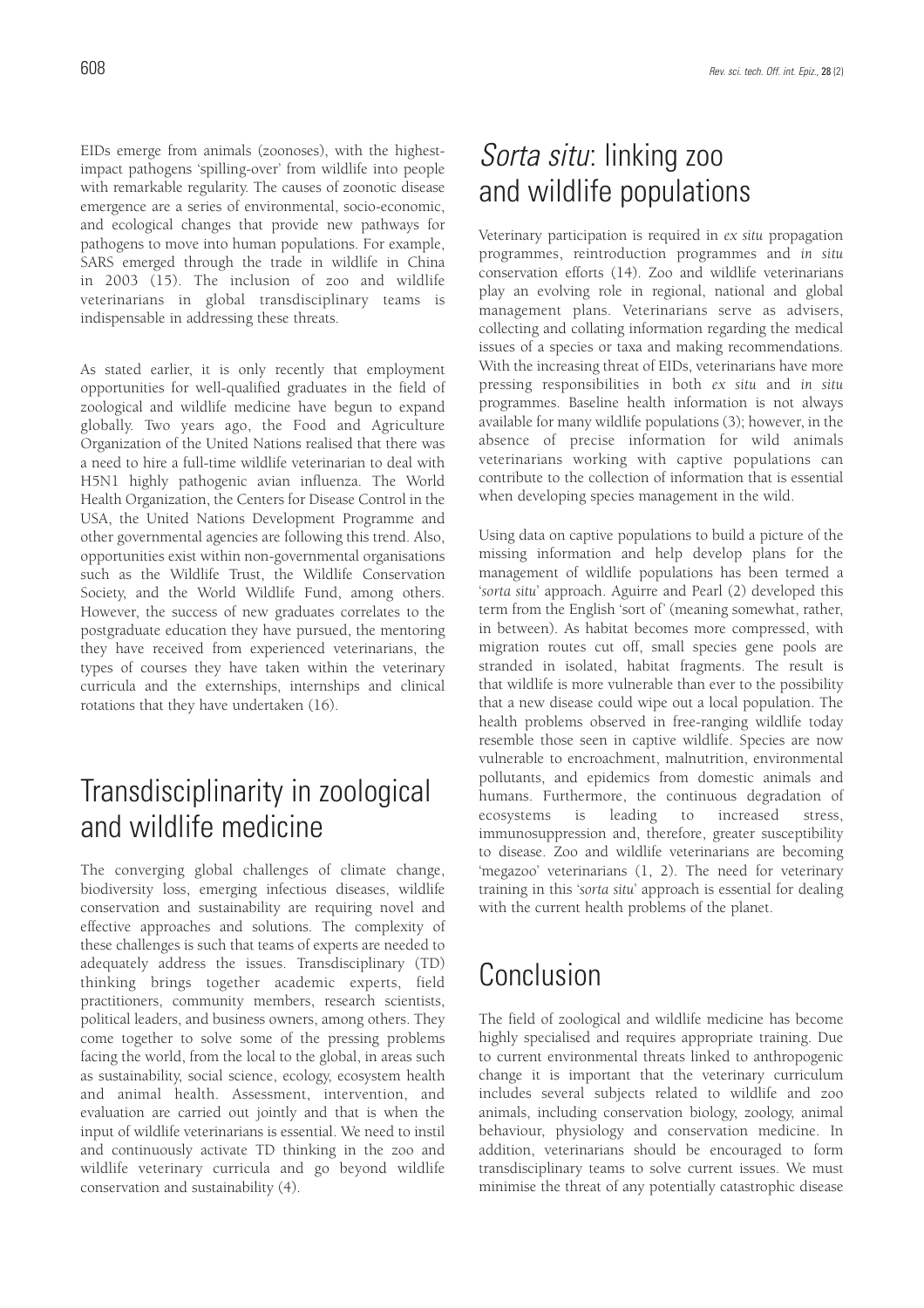outbreaks resulting from our own changes to the environment. Veterinary students should also be exposed to the current and future diagnostic molecular techniques that offer new opportunities to identify tools for the management and possible treatment of diseases in endangered species and ecosystems. The wildlife disease

problems seen today are most likely linked to human activities and thus resemble those found in captive zoo populations. Perhaps the new generations can avoid becoming 'megazoo' veterinarians.

#### П

### **Les fondamentaux de l'enseignement vétérinaire dans les domaines de la médecine zoologique et faunique : une perspective mondiale**

### A.A. Aguirre

#### **Résumé**

La médecine zoologique et la médecine faunique sont des domaines qui requièrent un haut niveau de spécialisation et de formation. En raison des menaces que les modifications anthropiques (fragmentation de l'habitat, changement climatique, mondialisation des échanges d'animaux sauvages et des maladies infectieuses émergentes) font actuellement peser sur l'environnement, les étudiants vétérinaires désireux de se spécialiser dans la médecine zoologique et faunique doivent préalablement acquérir des connaissances solides et approfondies dans de nombreuses matières, dont la biologie de la conservation, la zoologie, l'éthologie, la physiologie et la médecine environnementale. Les futurs vétérinaires doivent également avoir la possibilité de s'exercer à l'utilisation sur le terrain et au laboratoire des différents outils permettant de gérer et de traiter les maladies qui affectent les populations animales sauvages ou captives ainsi que les écosystèmes, en participant à des activités de conservation aussi bien sur site que hors site.

#### **Mots-clés**

Conservation hors site – Conservation sur site – Maladie infectieuse émergente – Médecine faunique – Médecine zoologique – Pluridisciplinarité. п

### **Perspectiva mundial de la formación veterinaria básica sobre medicina zoológica y de la fauna salvaje**

### A.A. Aguirre

#### **Resumen**

La práctica de la medicina zoológica y de la fauna salvaje requiere un alto grado de especialización y capacitación. Para poder ejercerlas y enfrentar correctamente las amenazas medioambientales contemporáneas inducidas por los seres humanos – que comprenden la fragmentación del hábitat, el cambio climático, el comercio mundial de animales salvajes y las enfermedades infecciosas emergentes –, los estudiantes de veterinaria deben recibir una